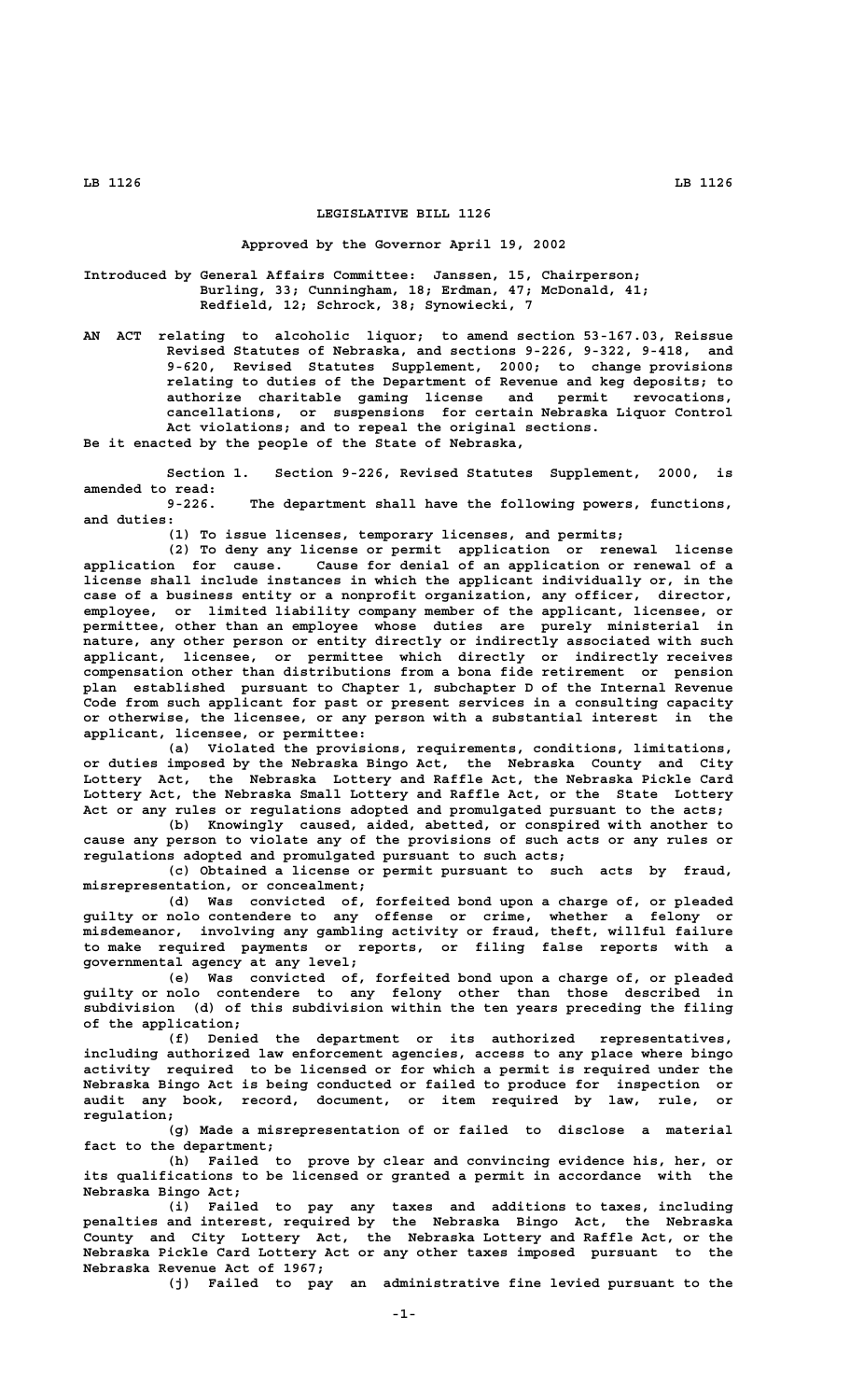**Nebraska Bingo Act, the Nebraska County and City Lottery Act, the Nebraska Lottery and Raffle Act, or the Nebraska Pickle Card Lottery Act;**

(k) Failed to demonstrate good character, honesty, and integrity;  $e\ddot{r}$ **(l) Failed to demonstrate, either individually or, in the case of a business entity or a nonprofit organization, through its managers, employees, or agents, the ability, experience, or financial responsibility necessary to establish or maintain the activity for which the application is made; or \_\_\_\_**

 **\_\_\_\_\_\_\_\_\_\_\_\_\_\_\_\_\_\_\_\_\_\_\_\_\_\_\_\_\_\_\_\_\_\_\_\_\_\_\_\_\_\_\_\_\_\_\_\_\_\_\_\_\_\_\_\_\_\_\_\_\_\_\_\_\_\_\_\_ (m) Was cited and whose liquor license was suspended, canceled, or \_\_\_\_\_\_\_\_\_\_\_\_\_\_\_\_\_\_\_\_\_\_\_\_\_\_\_\_\_\_\_\_\_\_\_\_\_\_\_\_\_\_\_\_\_\_\_\_\_\_\_\_\_\_\_\_\_\_\_\_\_\_\_\_\_\_\_\_\_\_\_\_\_\_\_\_\_\_ revoked by the Nebraska Liquor Control Commission for illegal gambling \_\_\_\_\_\_\_\_\_\_\_\_\_\_\_\_\_\_\_\_\_\_\_\_\_\_\_\_\_\_\_\_\_\_\_\_\_\_\_\_\_\_\_\_\_\_\_\_\_\_\_\_\_\_\_\_\_\_\_\_\_\_\_\_\_\_\_\_\_\_\_\_\_\_\_\_\_\_ activities that occurred on or after the effective date of this act on or \_\_\_\_\_\_\_\_\_\_\_\_\_\_\_\_\_\_\_\_\_\_\_\_\_\_\_\_\_\_\_\_\_\_\_\_\_\_\_\_\_\_\_\_\_\_\_\_\_\_\_\_\_\_\_\_\_\_\_\_\_\_\_\_\_\_\_\_\_\_\_\_\_\_\_\_\_\_ about a premises licensed by the commission pursuant to the Nebraska Liquor \_\_\_\_\_\_\_\_\_\_\_\_\_\_\_\_\_\_\_\_\_\_\_\_\_\_\_\_\_\_\_\_\_\_\_\_\_\_\_\_\_\_\_\_\_\_\_\_\_\_\_\_\_\_\_\_\_\_\_\_\_\_\_\_\_\_\_\_\_\_\_\_\_\_\_\_\_\_ Control Act or the rules and regulations adopted and promulgated pursuant to** such act.

No <del>license</del> renewal of a license under the Nebraska Bingo Act shall **be issued when the applicant for renewal would not be eligible for a license upon a first application;**

**(3) To revoke, cancel, or suspend for cause any license or permit. Cause for revocation, cancellation, or suspension of a license or permit shall include instances in which the licensee or permittee individually or, in the case of a business entity or a nonprofit organization, any officer, director, employee, or limited liability company member of the licensee or permittee, other than an employee whose duties are purely ministerial in nature, any other person or entity directly or indirectly associated with such licensee or permittee which directly or indirectly receives compensation other than distributions from a bona fide retirement or pension plan established pursuant to Chapter 1, subchapter D of the Internal Revenue Code from such licensee or permittee for past or present services in a consulting capacity or otherwise, or any person with a substantial interest in the licensee or permittee:**

**(a) Violated the provisions, requirements, conditions, limitations, or duties imposed by the Nebraska Bingo Act, the Nebraska County and City Lottery Act, the Nebraska Lottery and Raffle Act, the Nebraska Pickle Card Lottery Act, the Nebraska Small Lottery and Raffle Act, the State Lottery Act, or any rules or regulations adopted and promulgated pursuant to such acts;**

**(b) Knowingly caused, aided, abetted, or conspired with another to cause any person to violate any of the provisions of the Nebraska Bingo Act or any rules or regulations adopted and promulgated pursuant to the act;**

**(c) Obtained a license or permit pursuant to the Nebraska Bingo Act by fraud, misrepresentation, or concealment;**

**(d) Was convicted of, forfeited bond upon the charge of, or pleaded guilty or nolo contendere to any offense or crime, whether a felony or a misdemeanor, involving any gambling activity or fraud, theft, willful failure to make required payments or reports, or filing false reports with a governmental agency at any level;**

**(e) Was convicted of, forfeited bond upon a charge of, or pleaded guilty or nolo contendere to any felony other than those described in subdivision (d) of this subdivision within the ten years preceding the filing of the application;**

**(f) Denied the department or its authorized representatives, including authorized law enforcement agencies, access to any place where bingo activity required to be licensed or for which a permit is required under the Nebraska Bingo Act is being conducted or failed to produce for inspection or audit any book, record, document, or item required by law, rule, or regulation;**

**(g) Made a misrepresentation of or failed to disclose a material fact to the department;**

**(h) Failed to pay any taxes and additions to taxes, including penalties and interest, required by the Nebraska Bingo Act, the Nebraska County and City Lottery Act, the Nebraska Lottery and Raffle Act, or the Nebraska Pickle Card Lottery Act or any other taxes imposed pursuant to the Nebraska Revenue Act of 1967;**

**(i) Failed to pay an administrative fine levied pursuant to the Nebraska Bingo Act, the Nebraska County and City Lottery Act, the Nebraska Lottery and Raffle Act, or the Nebraska Pickle Card Lottery Act;**

(j) Failed to demonstrate good character, honesty, and integrity;  $\theta$ **x (k) Failed to demonstrate, either individually or, in the case of a business entity or a nonprofit organization, through its managers, employees, or agents, the ability, experience, or financial responsibility necessary to maintain the activity for which the license was issued; or \_\_\_\_**

 **\_\_\_\_\_\_\_\_\_\_\_\_\_\_\_\_\_\_\_\_\_\_\_\_\_\_\_\_\_\_\_\_\_\_\_\_\_\_\_\_\_\_\_\_\_\_\_\_\_\_\_\_\_\_\_\_\_\_\_\_\_\_\_\_\_\_\_\_ (l) Was cited and whose liquor license was suspended, canceled, or \_\_\_\_\_\_\_\_\_\_\_\_\_\_\_\_\_\_\_\_\_\_\_\_\_\_\_\_\_\_\_\_\_\_\_\_\_\_\_\_\_\_\_\_\_\_\_\_\_\_\_\_\_\_\_\_\_\_\_\_\_\_\_\_\_\_\_\_\_\_\_\_\_\_\_\_\_\_ revoked by the Nebraska Liquor Control Commission for illegal gambling \_\_\_\_\_\_\_\_\_\_\_\_\_\_\_\_\_\_\_\_\_\_\_\_\_\_\_\_\_\_\_\_\_\_\_\_\_\_\_\_\_\_\_\_\_\_\_\_\_\_\_\_\_\_\_\_\_\_\_\_\_\_\_\_\_\_\_\_\_\_\_\_\_\_\_\_\_\_ activities that occurred on or after the effective date of this act on or \_\_\_\_\_\_\_\_\_\_\_\_\_\_\_\_\_\_\_\_\_\_\_\_\_\_\_\_\_\_\_\_\_\_\_\_\_\_\_\_\_\_\_\_\_\_\_\_\_\_\_\_\_\_\_\_\_\_\_\_\_\_\_\_\_\_\_\_\_\_\_\_\_\_\_\_\_\_ about a premises licensed by the commission pursuant to the Nebraska Liquor**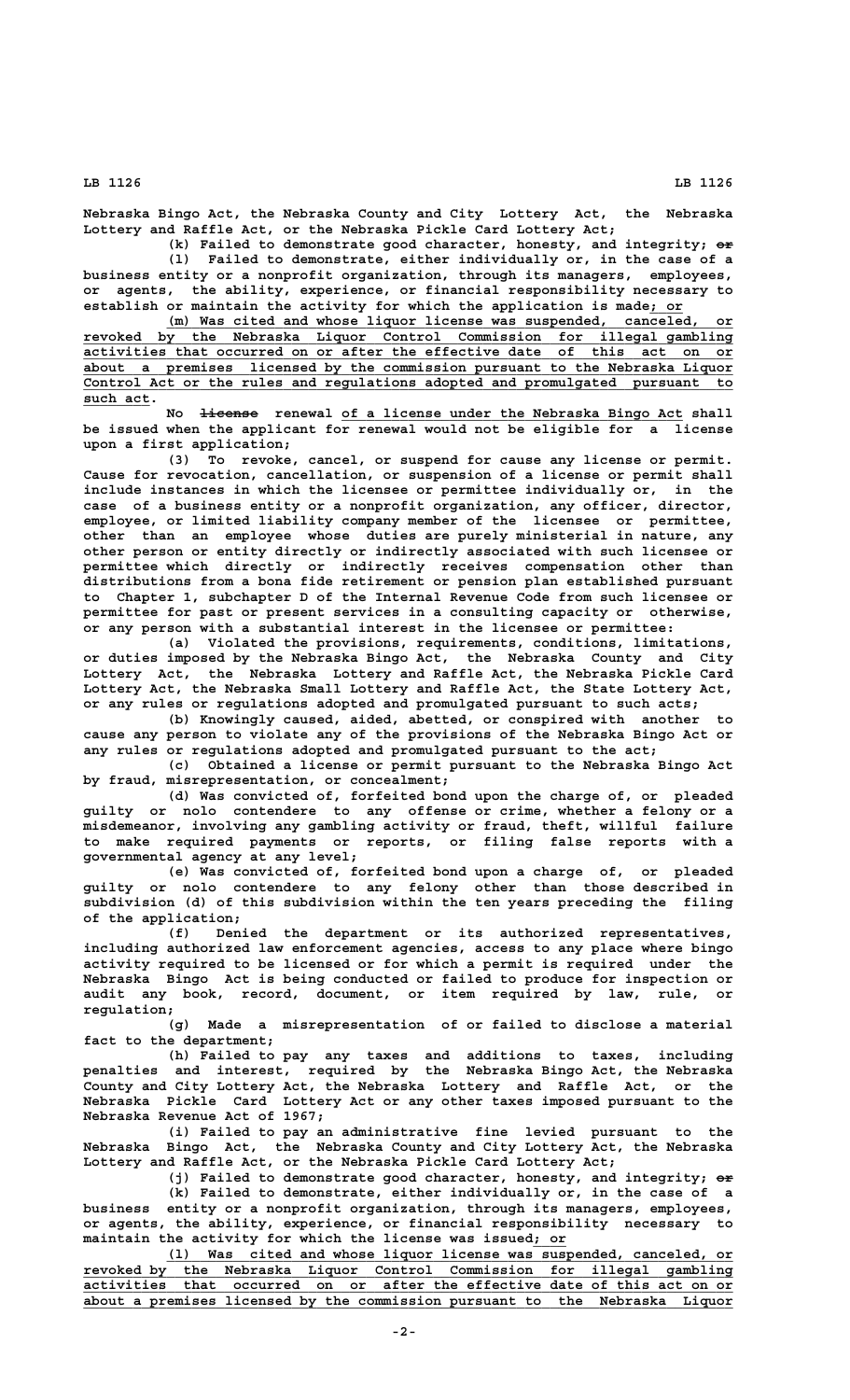**\_\_\_\_\_\_\_\_\_\_\_\_\_\_\_\_\_\_\_\_\_\_\_\_\_\_\_\_\_\_\_\_\_\_\_\_\_\_\_\_\_\_\_\_\_\_\_\_\_\_\_\_\_\_\_\_\_\_\_\_\_\_\_\_\_\_\_\_\_\_\_\_\_\_\_\_\_\_ Control Act or the rules and regulations adopted and promulgated pursuant to** such act;

**(4) To issue and cause to be served upon any licensee, permittee, or other person an order requiring the licensee, permittee, or other person to cease and desist from violations of the Nebraska Bingo Act. The order shall give reasonable notice of the rights of the licensee, permittee, or other person to request a hearing and shall state the reason for the entry of the order. A hearing shall be held not later than seven days after the request for the hearing is received by the Tax Commissioner, and within twenty days after the date of the hearing, the Tax Commissioner shall issue an order vacating the cease and desist order or making it permanent as the facts require. All hearings shall be held in accordance with the rules and regulations adopted and promulgated by the department. If the licensee, permittee, or other person to whom a cease and desist order is issued fails to appear at the hearing after being duly notified, the licensee, permittee, or other person shall be deemed in default and the proceeding may be determined against the licensee, permittee, or other person upon consideration of the cease and desist order, the allegations of which may be deemed to be true;**

**(5) To levy an administrative fine on an individual, partnership, limited liability company, corporation, or organization for cause. For purposes of this subdivision, cause shall include instances in which the individual, partnership, limited liability company, corporation, or organization violated the provisions, requirements, conditions, limitations, or duties imposed by the act or any rule or regulation adopted and promulgated pursuant to the act. In determining whether to levy an administrative fine and the amount of the fine if any fine is levied, the department shall take into consideration the seriousness of the violation, the intent of the violator, whether the violator voluntarily reported the violation, whether the violator derived financial gain as a result of the violation and the extent thereof, and whether the violator has had previous violations of the act, rules, or regulations. A fine levied on a violator under this section shall not exceed one thousand dollars for each violation of the act or any rule or regulation adopted and promulgated pursuant to the act plus the financial benefit derived by the violator as a result of each violation. If an administrative fine is levied, the fine shall not be paid from bingo gross receipts of an organization and shall be remitted by the violator to the department within thirty days after the date of the order issued by the department levying such fine;**

**(6) To enter or to authorize any law enforcement officer to enter at any time upon any premises where bingo activity required to be licensed or for which a permit is required under the act is being conducted to determine whether any of the provisions of the act or any rules or regulations adopted and promulgated under the act have been or are being violated and at such time to examine such premises;**

**(7) To require periodic reports of bingo activity from licensees under the act as the department deems necessary to carry out the act;**

**(8) To examine or to cause to have examined, by any agent or representative designated by the department for such purpose, any books, papers, records, or memoranda relating to bingo activities of any licensee or permittee, to require by administrative order or summons the production of such documents or the attendance of any person having knowledge in the premises, to take testimony under oath, and to acquire proof material for its information. If any such person willfully refuses to make documents available for examination by the department or its agent or representative or willfully fails to attend and testify, the department may apply to a judge of the district court of the county in which such person resides for an order directing such person to comply with the department's request. If any documents requested by the department are in the custody of a corporation, the court order may be directed to any principal officer of the corporation. If the documents requested by the department are in the custody of a limited liability company, the court order may be directed to any member when management is reserved to the members or otherwise to any manager. Any person who fails or refuses to obey such a court order shall be guilty of contempt of court;**

**(9) Unless specifically provided otherwise, to compute, determine, assess, and collect the amounts required to be paid to the state as taxes imposed by the act in the same manner as provided for sales and use taxes in the Nebraska Revenue Act of 1967;**

**(10) To confiscate and seize bingo supplies and equipment pursuant to section 9-262.01; and**

**(11) To adopt and promulgate such rules and regulations, prescribe such forms, and employ such staff, including inspectors, as are necessary to**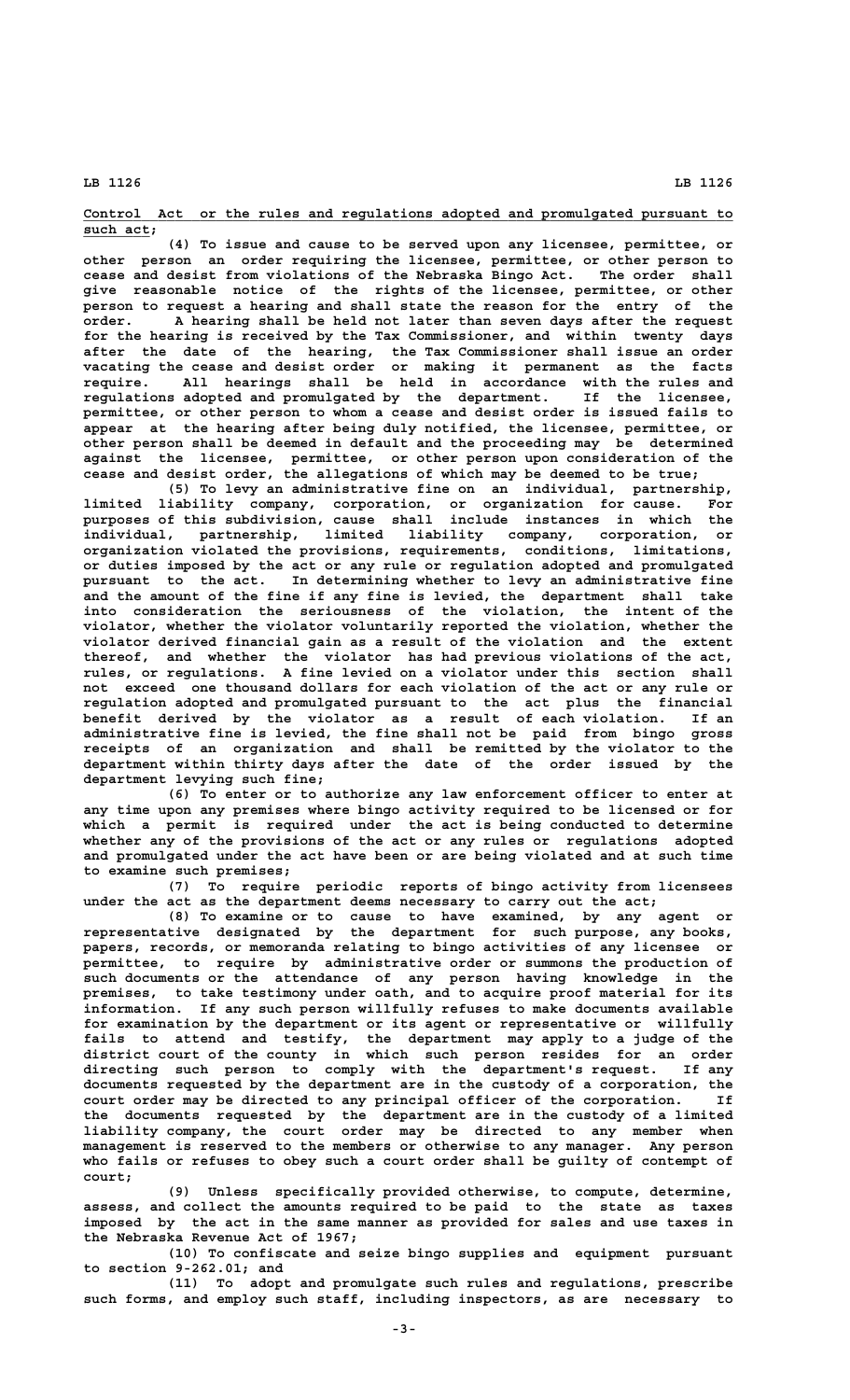**carry out the Nebraska Bingo Act.**

**Sec. 2. Section 9-322, Revised Statutes Supplement, 2000, is amended to read:**

**9-322. The department shall have the following powers, functions, and duties:**

**(1) To issue licenses and temporary licenses;**

**(2) To deny any license application or renewal application for cause. Cause for denial of an application for or renewal of a license shall include instances in which the applicant individually or, in the case of a business entity or a nonprofit organization, any officer, director, employee, or limited liability company member of the applicant or licensee, other than an employee whose duties are purely ministerial in nature, any other person or entity directly or indirectly associated with such applicant or licensee which directly or indirectly receives compensation other than distributions from a bona fide retirement or pension plan established pursuant to Chapter 1, subchapter D of the Internal Revenue Code, from such applicant or licensee for past or present services in a consulting capacity or otherwise, the licensee, or any person with a substantial interest in the applicant or licensee:**

**(a) Violated the provisions, requirements, conditions, limitations, or duties imposed by the Nebraska Bingo Act, the Nebraska County and City Lottery Act, the Nebraska Lottery and Raffle Act, the Nebraska Pickle Card Lottery Act, the Nebraska Small Lottery and Raffle Act, or the State Lottery Act or any rules or regulations adopted and promulgated pursuant to such acts;**

**(b) Knowingly caused, aided, abetted, or conspired with another to cause any person to violate any of the provisions of such acts or any rules or regulations adopted and promulgated pursuant to such acts;**

**(c) Obtained a license or permit pursuant to such acts by fraud, misrepresentation, or concealment;**

**(d) Was convicted of, forfeited bond upon a charge of, or pleaded guilty or nolo contendere to any offense or crime, whether a felony or misdemeanor, involving any gambling activity or fraud, theft, willful failure to make required payments or reports, or filing false reports with a governmental agency at any level;**

**(e) Was convicted of, forfeited bond upon a charge of, or pleaded guilty or nolo contendere to any felony other than those described in subdivision (d) of this subdivision within the ten years preceding the filing of the application;**

**(f) Denied the department or its authorized representatives, including authorized law enforcement agencies, access to any place where pickle card activity required to be licensed under the Nebraska Pickle Card Lottery Act is being conducted or failed to produce for inspection or audit any book, record, document, or item required by law, rule, or regulation;**

**(g) Made a misrepresentation of or failed to disclose a material fact to the department;**

**(h) Failed to prove by clear and convincing evidence his, her, or its qualifications to be licensed in accordance with the Nebraska Pickle Card Lottery Act;**

**(i) Failed to pay any taxes and additions to taxes, including penalties and interest, required by the Nebraska Bingo Act, the Nebraska County and City Lottery Act, the Nebraska Lottery and Raffle Act, or the Nebraska Pickle Card Lottery Act or any other taxes imposed pursuant to the Nebraska Revenue Act of 1967;**

**(j) Failed to pay an administrative fine levied pursuant to the Nebraska Bingo Act, the Nebraska County and City Lottery Act, the Nebraska Lottery and Raffle Act, or the Nebraska Pickle Card Lottery Act;**

(k) Failed to demonstrate good character, honesty, and integrity;  $e\rightarrow$ 

**(l) Failed to demonstrate, either individually or, in the case of a business entity or a nonprofit organization, through its managers, employees, or agents, the ability, experience, or financial responsibility necessary to** establish or maintain the activity for which the application is made; or

 **\_\_\_\_\_\_\_\_\_\_\_\_\_\_\_\_\_\_\_\_\_\_\_\_\_\_\_\_\_\_\_\_\_\_\_\_\_\_\_\_\_\_\_\_\_\_\_\_\_\_\_\_\_\_\_\_\_\_\_\_\_\_\_\_\_\_\_\_ (m) Was cited and whose liquor license was suspended, canceled, or \_\_\_\_\_\_\_\_\_\_\_\_\_\_\_\_\_\_\_\_\_\_\_\_\_\_\_\_\_\_\_\_\_\_\_\_\_\_\_\_\_\_\_\_\_\_\_\_\_\_\_\_\_\_\_\_\_\_\_\_\_\_\_\_\_\_\_\_\_\_\_\_\_\_\_\_\_\_ revoked by the Nebraska Liquor Control Commission for illegal gambling \_\_\_\_\_\_\_\_\_\_\_\_\_\_\_\_\_\_\_\_\_\_\_\_\_\_\_\_\_\_\_\_\_\_\_\_\_\_\_\_\_\_\_\_\_\_\_\_\_\_\_\_\_\_\_\_\_\_\_\_\_\_\_\_\_\_\_\_\_\_\_\_\_\_\_\_\_\_ activities that occurred on or after the effective date of this act on or \_\_\_\_\_\_\_\_\_\_\_\_\_\_\_\_\_\_\_\_\_\_\_\_\_\_\_\_\_\_\_\_\_\_\_\_\_\_\_\_\_\_\_\_\_\_\_\_\_\_\_\_\_\_\_\_\_\_\_\_\_\_\_\_\_\_\_\_\_\_\_\_\_\_\_\_\_\_ about a premises licensed by the commission pursuant to the Nebraska Liquor \_\_\_\_\_\_\_\_\_\_\_\_\_\_\_\_\_\_\_\_\_\_\_\_\_\_\_\_\_\_\_\_\_\_\_\_\_\_\_\_\_\_\_\_\_\_\_\_\_\_\_\_\_\_\_\_\_\_\_\_\_\_\_\_\_\_\_\_\_\_\_\_\_\_\_\_\_\_ Control Act or the rules and regulations adopted and promulgated pursuant to** such act.

 **——————— \_\_\_\_\_\_\_\_\_\_\_\_\_\_\_\_\_\_\_\_\_\_\_\_\_\_\_\_\_\_\_\_\_\_\_\_\_\_\_\_\_\_\_\_\_\_ No license renewal of a license under the Nebraska Pickle Card \_\_\_\_\_\_\_\_\_\_\_ Lottery Act shall be issued when the applicant for renewal would not be eligible for a license upon a first application;**

**(3) To revoke, cancel, or suspend for cause any license. Cause for revocation, cancellation, or suspension of a license shall include instances in which the licensee individually or, in the case of a business entity or a**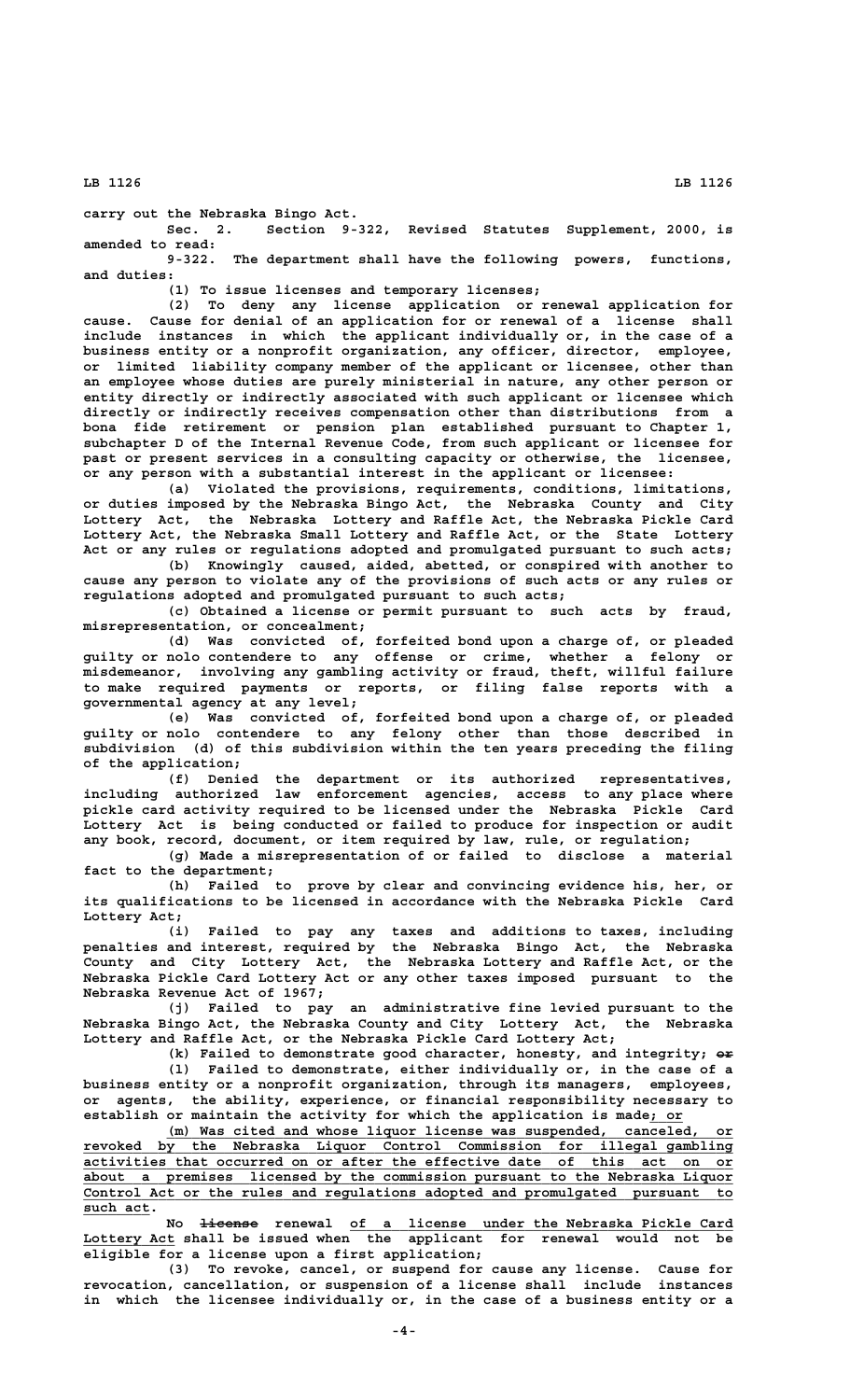**nonprofit organization, any officer, director, employee, or limited liability company member of the licensee, other than an employee whose duties are purely ministerial in nature, any other person or entity directly or indirectly associated with such licensee which directly or indirectly receives compensation other than distributions from a bona fide retirement or pension plan established pursuant to Chapter 1, subchapter D of the Internal Revenue Code from such licensee for past or present services in a consulting capacity or otherwise, or any person with a substantial interest in the licensee:**

**(a) Violated the provisions, requirements, conditions, limitations, or duties imposed by the Nebraska Bingo Act, the Nebraska County and City Lottery Act, the Nebraska Lottery and Raffle Act, the Nebraska Pickle Card Lottery Act, the Nebraska Small Lottery and Raffle Act, the State Lottery Act, or any rules or regulations adopted and promulgated pursuant to such acts;**

**(b) Knowingly caused, aided, abetted, or conspired with another to cause any person to violate any of the provisions of the Nebraska Pickle Card Lottery Act or any rules or regulations adopted and promulgated pursuant to the act;**

**(c) Obtained a license pursuant to the Nebraska Pickle Card Lottery Act by fraud, misrepresentation, or concealment;**

**(d) Was convicted of, forfeited bond upon a charge of, or pleaded guilty or nolo contendere to any offense or crime, whether a felony or misdemeanor, involving any gambling activity or fraud, theft, willful failure to make required payments or reports, or filing false reports with a governmental agency at any level;**

**(e) Was convicted of, forfeited bond upon a charge of, or pleaded guilty or nolo contendere to any felony other than those described in subdivision (d) of this subdivision within the ten years preceding the filing of the application;**

**(f) Denied the department or its authorized representatives, including authorized law enforcement agencies, access to any place where pickle card activity required to be licensed under the act is being conducted or failed to produce for inspection or audit any book, record, document, or item required by law, rule, or regulation;**

**(g) Made a misrepresentation of or failed to disclose a material fact to the department;**

**(h) Failed to pay any taxes and additions to taxes, including penalties and interest, required by the Nebraska Bingo Act, the Nebraska County and City Lottery Act, the Nebraska Lottery and Raffle Act, or the Nebraska Pickle Card Lottery Act or any other taxes imposed pursuant to the Nebraska Revenue Act of 1967;**

**(i) Failed to pay an administrative fine levied pursuant to the Nebraska Bingo Act, the Nebraska County and City Lottery Act, the Nebraska Lottery and Raffle Act, or the Nebraska Pickle Card Lottery Act;**

(j) Failed to demonstrate good character, honesty, and integrity;  $e^2$ **(k) Failed to demonstrate, either individually or, in the case of a business entity or a nonprofit organization, through its managers, employees, or agents, the ability, experience, or financial responsibility necessary to maintain the activity for which the license was issued; or \_\_\_\_**

 **\_\_\_\_\_\_\_\_\_\_\_\_\_\_\_\_\_\_\_\_\_\_\_\_\_\_\_\_\_\_\_\_\_\_\_\_\_\_\_\_\_\_\_\_\_\_\_\_\_\_\_\_\_\_\_\_\_\_\_\_\_\_\_\_\_\_\_\_ (l) Was cited and whose liquor license was suspended, canceled, or \_\_\_\_\_\_\_\_\_\_\_\_\_\_\_\_\_\_\_\_\_\_\_\_\_\_\_\_\_\_\_\_\_\_\_\_\_\_\_\_\_\_\_\_\_\_\_\_\_\_\_\_\_\_\_\_\_\_\_\_\_\_\_\_\_\_\_\_\_\_\_\_\_\_\_\_\_\_ revoked by the Nebraska Liquor Control Commission for illegal gambling \_\_\_\_\_\_\_\_\_\_\_\_\_\_\_\_\_\_\_\_\_\_\_\_\_\_\_\_\_\_\_\_\_\_\_\_\_\_\_\_\_\_\_\_\_\_\_\_\_\_\_\_\_\_\_\_\_\_\_\_\_\_\_\_\_\_\_\_\_\_\_\_\_\_\_\_\_\_ activities that occurred on or after the effective date of this act on or \_\_\_\_\_\_\_\_\_\_\_\_\_\_\_\_\_\_\_\_\_\_\_\_\_\_\_\_\_\_\_\_\_\_\_\_\_\_\_\_\_\_\_\_\_\_\_\_\_\_\_\_\_\_\_\_\_\_\_\_\_\_\_\_\_\_\_\_\_\_\_\_\_\_\_\_\_\_ about a premises licensed by the commission pursuant to the Nebraska Liquor \_\_\_\_\_\_\_\_\_\_\_\_\_\_\_\_\_\_\_\_\_\_\_\_\_\_\_\_\_\_\_\_\_\_\_\_\_\_\_\_\_\_\_\_\_\_\_\_\_\_\_\_\_\_\_\_\_\_\_\_\_\_\_\_\_\_\_\_\_\_\_\_\_\_\_\_\_\_ Control Act or the rules and regulations adopted and promulgated pursuant to** such act;

**(4) To issue and cause to be served upon any licensee or other person an order requiring the licensee or other person to cease and desist from violations of the Nebraska Pickle Card Lottery Act. The order shall give reasonable notice of the rights of the licensee or other person to request a hearing and shall state the reason for the entry of the order. A hearing shall be held not later than seven days after the request for the hearing is received by the Tax Commissioner, and within twenty days after the date of the hearing, the Tax Commissioner shall issue an order vacating the cease and desist order or making it permanent as the facts require. All hearings shall be held in accordance with the rules and regulations adopted and promulgated by the department. If the licensee or other person to whom a cease and desist order is issued fails to appear at the hearing after being duly notified, the licensee or other person shall be deemed in default and the proceeding may be determined against the licensee or other person upon consideration of the cease and desist order, the allegations of which may be deemed to be true;**

**(5) To levy an administrative fine on an individual, partnership, limited liability company, corporation, or organization for cause. For purposes of this subdivision, cause shall include instances in which the**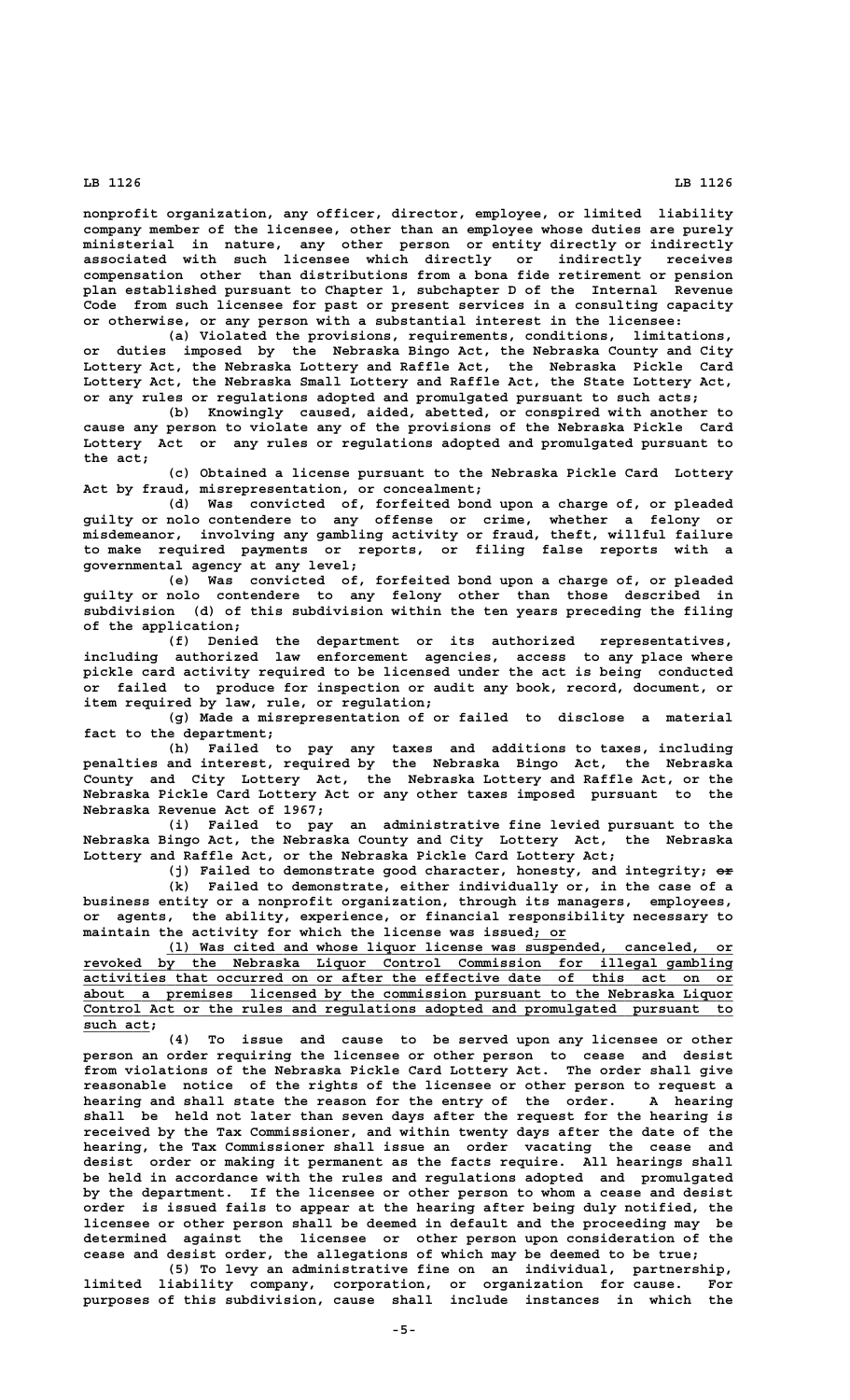**individual, partnership, limited liability company, corporation, or organization violated the provisions, requirements, conditions, limitations, or duties imposed by the act or any rule or regulation adopted and promulgated pursuant to the act. In determining whether to levy an administrative fine and the amount of the fine if any fine is levied, the department shall take into consideration the seriousness of the violation, the intent of the violator, whether the violator voluntarily reported the violation, whether the violator derived financial gain as a result of the violation and the extent thereof, and whether the violator has had previous violations of the act, rules, or regulations. A fine levied on a violator under this section shall not exceed one thousand dollars for each violation of the act or any rule or regulation adopted and promulgated pursuant to the act plus the financial benefit derived by the violator as a result of each violation. If an administrative fine is levied, the fine shall not be paid from pickle card lottery gross proceeds of an organization and shall be remitted by the violator to the department within thirty days after the date of the order issued by the department levying such fine;**

**(6) To enter or to authorize any law enforcement officer to enter at any time upon any premises where lottery by the sale of pickle cards activity required to be licensed under the act is being conducted to determine whether any of the provisions of such act or any rules or regulations adopted and promulgated under such act have been or are being violated and at such time to examine such premises;**

**(7) To require periodic reports of lottery by the sale of pickle cards activity from licensed manufacturers, distributors, nonprofit organizations, sales agents, pickle card operators, and any other persons, organizations, limited liability companies, or corporations as the department deems necessary to carry out the act;**

**(8) To require annual registration of coin-operated and currency-operated devices used for the dispensing of pickle cards, to issue registration decals for such devices, to prescribe all forms necessary for the registration of such devices, and to impose administrative penalties for failure to properly register such devices;**

**(9) To examine or to cause to have examined, by any agent or representative designated by the department for such purpose, any books, papers, records, or memoranda relating to the conduct of lottery by the sale of pickle cards of any licensee, to require by administrative order or summons the production of such documents or the attendance of any person having knowledge in the premises, to take testimony under oath, and to require proof material for its information. If any such person willfully refuses to make documents available for examination by the department or its agent or representative or willfully fails to attend and testify, the department may apply to a judge of the district court of the county in which such person resides for an order directing such person to comply with the department's request. If any documents requested by the department are in the custody of a corporation, the court order may be directed to any principal officer of the corporation. If the documents requested by the department are in the custody of a limited liability company, the court order may be directed to any member when management is reserved to the members or otherwise to any manager. Any person who fails or refuses to obey such a court order shall be guilty of contempt of court;**

**(10) Unless specifically provided otherwise, to compute, determine, assess, and collect the amounts required to be paid as taxes imposed by the act in the same manner as provided for sales and use taxes in the Nebraska Revenue Act of 1967;**

**(11) To inspect pickle cards and pickle card units as provided in section 9-339;**

**(12) To confiscate, seize, or seal pickle cards, pickle card units, or coin-operated or currency-operated pickle card dispensing devices pursuant to section 9-350;**

**(13) To adopt and promulgate such rules and regulations and prescribe all forms as are necessary to carry out the Nebraska Pickle Card Lottery Act; and**

**(14) To employ staff, including auditors and inspectors, as necessary to carry out the act.**

**Sec. 3. Section 9-418, Revised Statutes Supplement, 2000, is amended to read:**

**9-418. The department shall have the following powers, functions, and duties:**

**(1) To issue licenses, temporary licenses, and permits;**

**(2) To deny any license or permit application or renewal application for cause. Cause for denial of an application or renewal of a license or**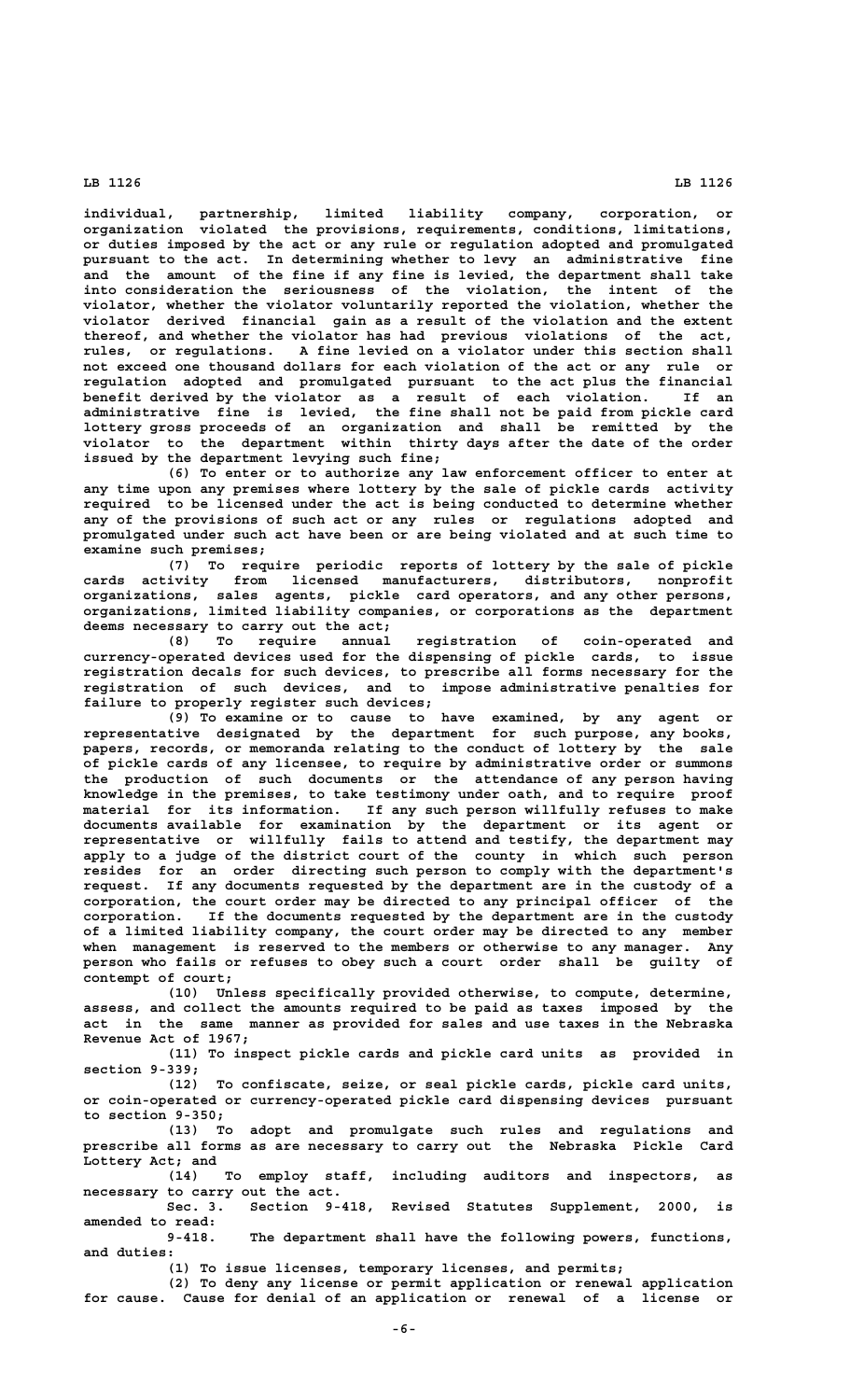**permit shall include instances in which the applicant individually or, in the case of a nonprofit organization, any officer, director, or employee of the applicant, licensee, or permittee, other than an employee whose duties are purely ministerial in nature, any other person or entity directly or indirectly associated with such applicant, licensee, or permittee which directly or indirectly receives compensation other than distributions from a bona fide retirement plan established pursuant to Chapter 1, subchapter D of the Internal Revenue Code from such applicant, licensee, or permittee for past or present services in a consulting capacity or otherwise, the licensee, the permittee, or any person with a substantial interest in the applicant, licensee, or permittee:**

**(a) Violated the provisions, requirements, conditions, limitations, or duties imposed by the Nebraska Bingo Act, the Nebraska County and City Lottery Act, the Nebraska Lottery and Raffle Act, the Nebraska Pickle Card Lottery Act, the Nebraska Small Lottery and Raffle Act, or the State Lottery Act or any rules or regulations adopted and promulgated pursuant to such acts;**

**(b) Knowingly caused, aided, abetted, or conspired with another to cause any person to violate any of the provisions of such acts or any rules or regulations adopted and promulgated pursuant to such acts;**

**(c) Obtained a license or permit pursuant to the Nebraska Bingo Act, the Nebraska County and City Lottery Act, the Nebraska Lottery and Raffle Act, or the Nebraska Pickle Card Lottery Act by fraud, misrepresentation, or concealment;**

**(d) Was convicted of, forfeited bond upon a charge of, or pleaded guilty or nolo contendere to any offense or crime, whether a felony or misdemeanor, involving any gambling activity or fraud, theft, willful failure to make required payments or reports, or filing false reports with a governmental agency at any level;**

**(e) Was convicted of, forfeited bond upon a charge of, or pleaded guilty or nolo contendere to any felony other than those described in subdivision (d) of this subdivision within the ten years preceding the filing of the application;**

**(f) Denied the department or its authorized representatives, including authorized law enforcement agencies, access to any place where lottery or raffle activity required to be licensed under the Nebraska Lottery and Raffle Act is being conducted or failed to produce for inspection or audit any book, record, document, or item required by law, rule, or regulation;**

**(g) Made a misrepresentation of or failed to disclose a material fact to the department;**

**(h) Failed to prove by clear and convincing evidence his, her, or its qualifications to be licensed in accordance with the Nebraska Lottery and Raffle Act;**

**(i) Failed to pay any taxes and additions to taxes, including penalties and interest, required by the Nebraska Bingo Act, the Nebraska County and City Lottery Act, the Nebraska Lottery and Raffle Act, or the Nebraska Pickle Card Lottery Act or any other taxes imposed pursuant to the Nebraska Revenue Act of 1967;**

**(j) Failed to pay an administrative fine levied pursuant to the Nebraska Bingo Act, the Nebraska County and City Lottery Act, the Nebraska Lottery and Raffle Act, or the Nebraska Pickle Card Lottery Act;**

(k) Failed to demonstrate good character, honesty, and integrity;  $\Theta \hat{r}$ **(l) Failed to demonstrate, either individually or, in the case of a nonprofit organization, through its managers or employees, the ability, experience, or financial responsibility necessary to establish or maintain the \_\_\_\_ activity for which the application is made; or**

 **\_\_\_\_\_\_\_\_\_\_\_\_\_\_\_\_\_\_\_\_\_\_\_\_\_\_\_\_\_\_\_\_\_\_\_\_\_\_\_\_\_\_\_\_\_\_\_\_\_\_\_\_\_\_\_\_\_\_\_\_\_\_\_\_\_\_\_\_ (m) Was cited and whose liquor license was suspended, canceled, or \_\_\_\_\_\_\_\_\_\_\_\_\_\_\_\_\_\_\_\_\_\_\_\_\_\_\_\_\_\_\_\_\_\_\_\_\_\_\_\_\_\_\_\_\_\_\_\_\_\_\_\_\_\_\_\_\_\_\_\_\_\_\_\_\_\_\_\_\_\_\_\_\_\_\_\_\_\_ revoked by the Nebraska Liquor Control Commission for illegal gambling \_\_\_\_\_\_\_\_\_\_\_\_\_\_\_\_\_\_\_\_\_\_\_\_\_\_\_\_\_\_\_\_\_\_\_\_\_\_\_\_\_\_\_\_\_\_\_\_\_\_\_\_\_\_\_\_\_\_\_\_\_\_\_\_\_\_\_\_\_\_\_\_\_\_\_\_\_\_ activities that occurred on or after the effective date of this act on or \_\_\_\_\_\_\_\_\_\_\_\_\_\_\_\_\_\_\_\_\_\_\_\_\_\_\_\_\_\_\_\_\_\_\_\_\_\_\_\_\_\_\_\_\_\_\_\_\_\_\_\_\_\_\_\_\_\_\_\_\_\_\_\_\_\_\_\_\_\_\_\_\_\_\_\_\_\_ about a premises licensed by the commission pursuant to the Nebraska Liquor \_\_\_\_\_\_\_\_\_\_\_\_\_\_\_\_\_\_\_\_\_\_\_\_\_\_\_\_\_\_\_\_\_\_\_\_\_\_\_\_\_\_\_\_\_\_\_\_\_\_\_\_\_\_\_\_\_\_\_\_\_\_\_\_\_\_\_\_\_\_\_\_\_\_\_\_\_\_ Control Act or the rules and regulations adopted and promulgated pursuant to** such act.

 **——————— \_\_\_\_\_\_\_\_\_\_\_\_\_\_\_\_\_\_\_\_\_\_\_\_\_\_\_\_\_\_\_\_\_\_\_\_\_\_\_\_\_\_\_\_\_\_ No license renewal of a license under the Nebraska Lottery and \_\_\_\_\_\_\_\_\_\_ Raffle Act shall be issued when the applicant for renewal would not be eligible for a license upon a first application;**

**(3) To revoke, cancel, or suspend for cause any license or permit. Cause for revocation, cancellation, or suspension of a license or permit shall include instances in which the licensee or permittee individually or, in the case of a nonprofit organization, any officer, director, or employee of the licensee or permittee, other than an employee whose duties are purely ministerial in nature, any other person or entity directly or indirectly associated with such licensee or permittee which directly or indirectly receives compensation other than distributions from a bona fide retirement**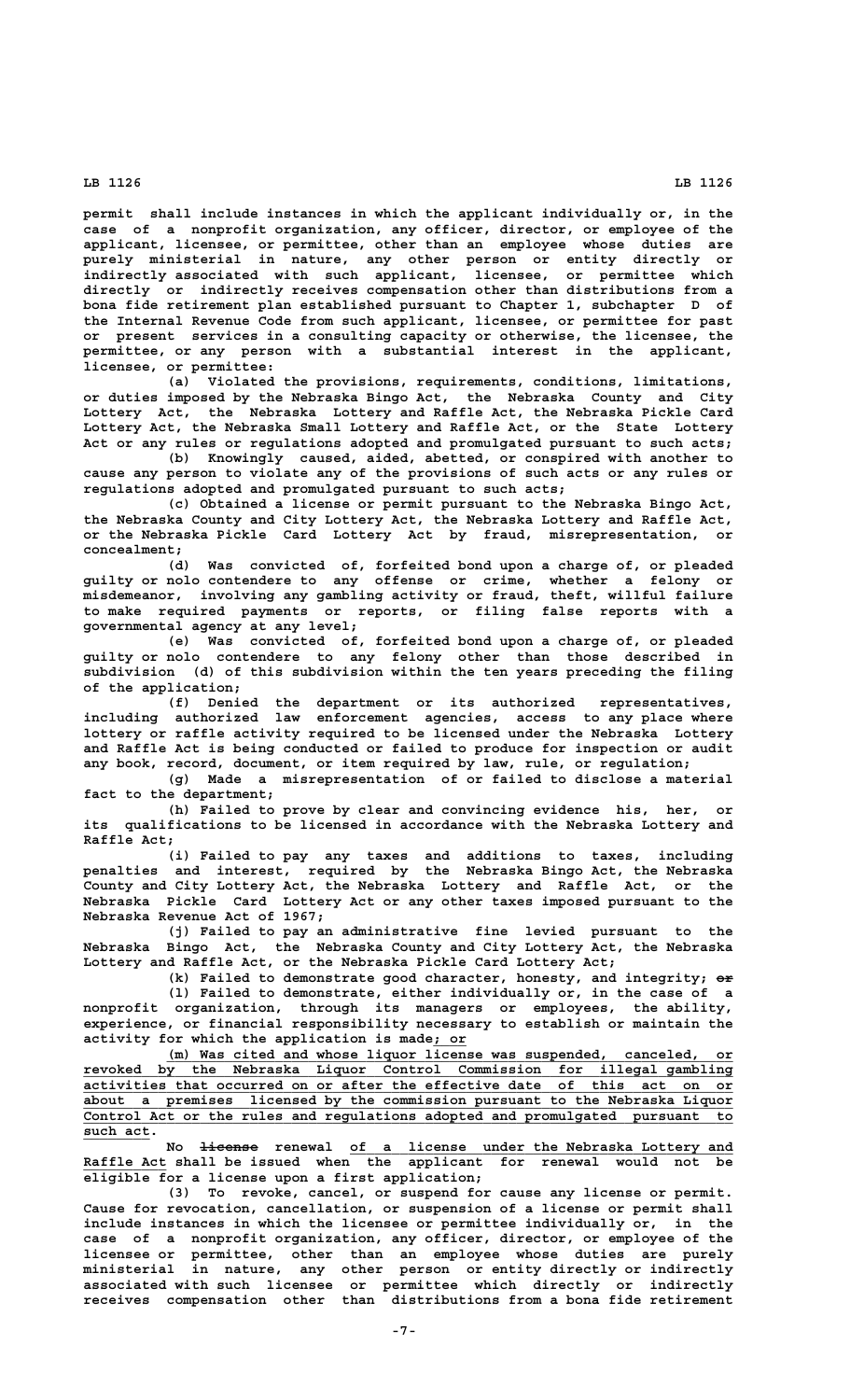**plan established pursuant to Chapter 1, subchapter D of the Internal Revenue Code from such licensee or permittee for past or present services in a consulting capacity or otherwise, or any person with a substantial interest in the licensee or permittee:**

**(a) Violated the provisions, requirements, conditions, limitations, or duties imposed by the Nebraska Bingo Act, the Nebraska County and City Lottery Act, the Nebraska Lottery and Raffle Act, the Nebraska Pickle Card Lottery Act, the Nebraska Small Lottery and Raffle Act, the State Lottery Act, or any rules or regulations adopted and promulgated pursuant to such acts;**

**(b) Knowingly caused, aided, abetted, or conspired with another to cause any person to violate any of the provisions of the Nebraska Lottery and Raffle Act or any rules or regulations adopted and promulgated pursuant to the act;**

**(c) Obtained a license or permit pursuant to the act by fraud, misrepresentation, or concealment;**

**(d) Was convicted of, forfeited bond upon a charge of, or pleaded guilty or nolo contendere to any offense or crime, whether a felony or misdemeanor, involving any gambling activity or fraud, theft, willful failure to make required payments or reports, or filing false reports with a governmental agency at any level;**

**(e) Was convicted of, forfeited bond upon a charge of, or pleaded guilty or nolo contendere to any felony other than those described in subdivision (d) of this subdivision within the ten years preceding filing of the application;**

**(f) Denied the department or its authorized representatives, including authorized law enforcement agencies, access to any place where lottery or raffle activity required to be licensed under the Nebraska Lottery and Raffle Act is being conducted or failed to produce for inspection or audit any book, record, document, or item required by law, rule, or regulation;**

**(g) Made a misrepresentation of or failed to disclose a material fact to the department;**

**(h) Failed to pay any taxes and additions to taxes, including penalties and interest, required by the Nebraska Bingo Act, the Nebraska County and City Lottery Act, the Nebraska Lottery and Raffle Act, or the Nebraska Pickle Card Lottery Act or any other taxes imposed pursuant to the Nebraska Revenue Act of 1967;**

**(i) Failed to pay an administrative fine levied pursuant to the Nebraska Bingo Act, the Nebraska County and City Lottery Act, the Nebraska Lottery and Raffle Act, or the Nebraska Pickle Card Lottery Act;**

(j) Failed to demonstrate good character, honesty, and integrity;  $e\rightarrow$ **(k) Failed to demonstrate, either individually or, in the case of a nonprofit organization, through its managers or employees, the ability, experience, or financial responsibility necessary to maintain the activity for \_\_\_\_ which the license was issued; or**

 **\_\_\_\_\_\_\_\_\_\_\_\_\_\_\_\_\_\_\_\_\_\_\_\_\_\_\_\_\_\_\_\_\_\_\_\_\_\_\_\_\_\_\_\_\_\_\_\_\_\_\_\_\_\_\_\_\_\_\_\_\_\_\_\_\_\_\_\_ (l) Was cited and whose liquor license was suspended, canceled, or \_\_\_\_\_\_\_\_\_\_\_\_\_\_\_\_\_\_\_\_\_\_\_\_\_\_\_\_\_\_\_\_\_\_\_\_\_\_\_\_\_\_\_\_\_\_\_\_\_\_\_\_\_\_\_\_\_\_\_\_\_\_\_\_\_\_\_\_\_\_\_\_\_\_\_\_\_\_ revoked by the Nebraska Liquor Control Commission for illegal gambling \_\_\_\_\_\_\_\_\_\_\_\_\_\_\_\_\_\_\_\_\_\_\_\_\_\_\_\_\_\_\_\_\_\_\_\_\_\_\_\_\_\_\_\_\_\_\_\_\_\_\_\_\_\_\_\_\_\_\_\_\_\_\_\_\_\_\_\_\_\_\_\_\_\_\_\_\_\_ activities that occurred on or after the effective date of this act on or \_\_\_\_\_\_\_\_\_\_\_\_\_\_\_\_\_\_\_\_\_\_\_\_\_\_\_\_\_\_\_\_\_\_\_\_\_\_\_\_\_\_\_\_\_\_\_\_\_\_\_\_\_\_\_\_\_\_\_\_\_\_\_\_\_\_\_\_\_\_\_\_\_\_\_\_\_\_ about a premises licensed by the commission pursuant to the Nebraska Liquor \_\_\_\_\_\_\_\_\_\_\_\_\_\_\_\_\_\_\_\_\_\_\_\_\_\_\_\_\_\_\_\_\_\_\_\_\_\_\_\_\_\_\_\_\_\_\_\_\_\_\_\_\_\_\_\_\_\_\_\_\_\_\_\_\_\_\_\_\_\_\_\_\_\_\_\_\_\_ Control Act or the rules and regulations adopted and promulgated pursuant to** such act;

> **(4) To examine or to cause to have examined, by any agent or representative designated by the department for such purpose, any books, papers, records, or memoranda relating to lottery or raffle activities required to be licensed pursuant to the Nebraska Lottery and Raffle Act, to require by summons the production of such documents or the attendance of any person having knowledge in the premises, to take testimony under oath, and to require proof material for its information. If any such person willfully refuses to make documents available for examination by the department or its agent or representative or willfully fails to attend and testify, the department may apply to a judge of the district court of the county in which such person resides for an order directing such person to comply with the department's request. If any documents requested by the department are in the custody of a corporation, the court order may be directed to any principal officer of the corporation. Any person who fails or refuses to obey such a court order shall be guilty of contempt of court;**

> **(5) To levy an administrative fine on an individual, partnership, limited liability company, corporation, or organization for cause. For purposes of this subdivision, cause shall include instances in which the individual, partnership, limited liability company, corporation, or organization violated the provisions, requirements, conditions, limitations, or duties imposed by the act or any rule or regulation adopted and promulgated pursuant to the act. In determining whether to levy an administrative fine**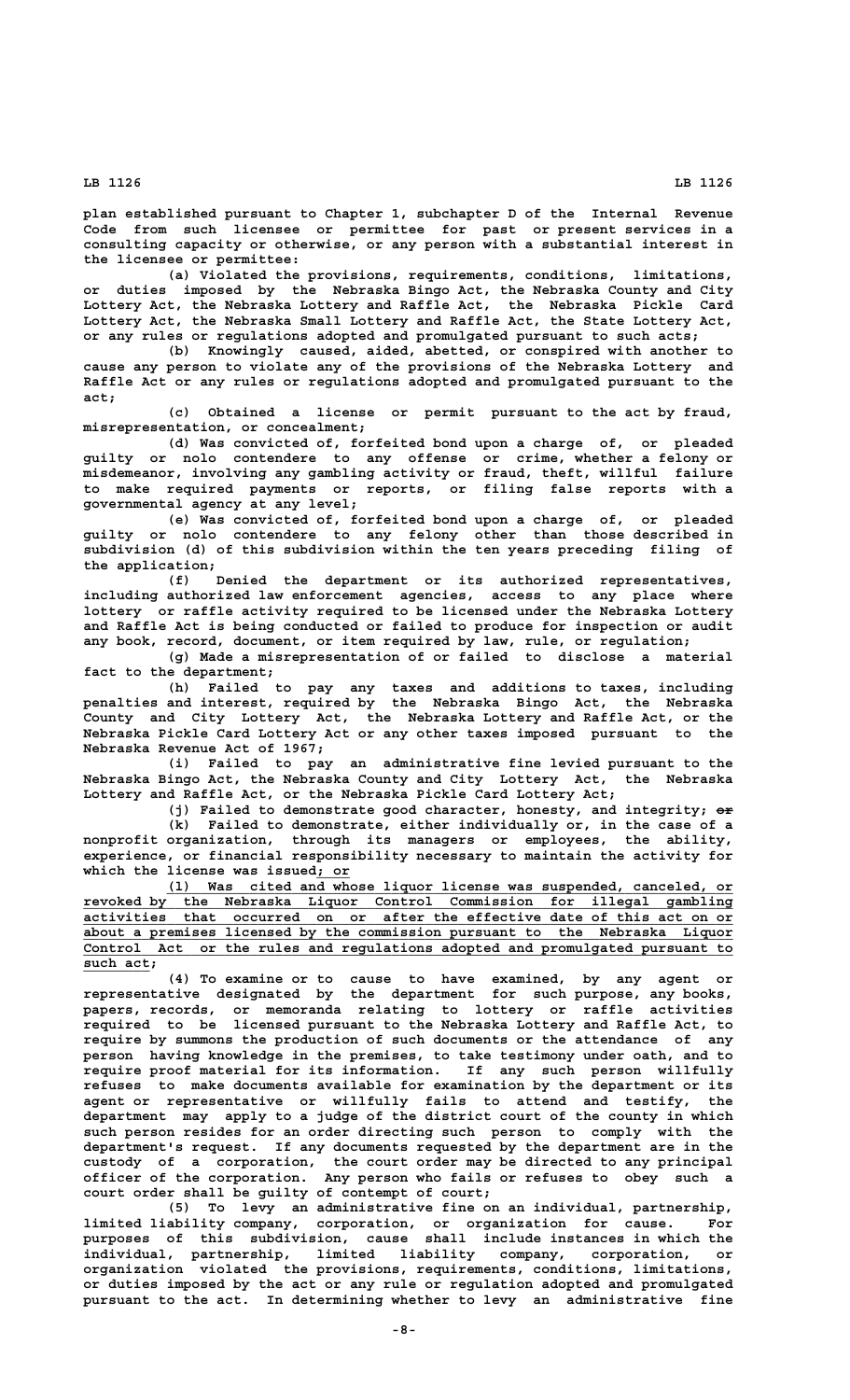**and the amount of the fine if any fine is levied, the department shall take into consideration the seriousness of the violation, the intent of the violator, whether the violator voluntarily reported the violation, whether the violator derived financial gain as a result of the violation and the extent thereof, and whether the violator has had previous violations of the act, rules, or regulations. A fine levied on a violator under this section shall not exceed one thousand dollars for each violation of the act or any rule or regulation adopted and promulgated pursuant to the act plus the financial benefit derived by the violator as a result of each violation. If an administrative fine is levied, the fine shall not be paid from lottery or raffle gross proceeds of an organization and shall be remitted by the violator to the department within thirty days after the date of the order issued by the department levying such fine;**

**(6) Unless specifically provided otherwise, to compute, determine, assess, and collect the amounts required to be paid to the state as taxes imposed by the act in the same manner as provided for sales and use taxes in the Nebraska Revenue Act of 1967;**

**(7) To confiscate and seize lottery or raffle tickets or stubs pursuant to section 9-432; and**

**(8) To adopt and promulgate such rules and regulations, prescribe such forms, and employ such staff, including inspectors, as are necessary to carry out the Nebraska Lottery and Raffle Act.**

**Sec. 4. Section 9-620, Revised Statutes Supplement, 2000, is amended to read:**

**9-620. The department shall have the following powers, functions, and duties:**

**(1) To issue licenses and temporary licenses;**

**(2) To deny any license application or renewal application for cause. Cause for denial of an application or renewal of a license shall include instances in which the applicant individually, or in the case of a business entity, any officer, director, employee, or limited liability company member of the applicant or licensee other than an employee whose duties are purely ministerial in nature, any other person or entity directly or indirectly associated with such applicant or licensee which directly or indirectly receives compensation other than distributions from a bona fide retirement or pension plan established pursuant to Chapter 1, subchapter D of the Internal Revenue Code from such applicant or licensee for past or present services in a consulting capacity or otherwise, the licensee, or any person with a substantial interest in the applicant or licensee:**

**(a) Violated the provisions, requirements, conditions, limitations, or duties imposed by the Nebraska Bingo Act, the Nebraska County and City Lottery Act, the Nebraska Lottery and Raffle Act, the Nebraska Pickle Card Lottery Act, the Nebraska Small Lottery and Raffle Act, the State Lottery Act, or any rules or regulations adopted and promulgated pursuant to such acts;**

**(b) Knowingly caused, aided, abetted, or conspired with another to cause any person to violate any of the provisions of such acts or any rules or regulations adopted and promulgated pursuant to such acts;**

**(c) Obtained a license or permit pursuant to such acts by fraud, misrepresentation, or concealment;**

**(d) Was convicted of, forfeited bond upon a charge of, or pleaded guilty or nolo contendere to any offense or crime, whether a felony or a misdemeanor, involving any gambling activity or fraud, theft, willful failure to make required payments or reports, or filing false reports with a governmental agency at any level;**

**(e) Was convicted of, forfeited bond upon a charge of, or pleaded guilty or nolo contendere to any felony other than those described in subdivision (d) of this subdivision within the ten years preceding the filing of the application;**

**(f) Denied the department or its authorized representatives, including authorized law enforcement agencies, access to any place where activity required to be licensed under the Nebraska County and City Lottery Act is being conducted or failed to produce for inspection or audit any book, record, document, or item required by law, rule, or regulation;**

**(g) Made a misrepresentation of or failed to disclose a material fact to the department;**

**(h) Failed to prove by clear and convincing evidence his, her, or its qualifications to be licensed in accordance with the Nebraska County and City Lottery Act;**

**(i) Failed to pay any taxes and additions to taxes, including penalties and interest, required by the Nebraska Bingo Act, the Nebraska County and City Lottery Act, the Nebraska Lottery and Raffle Act, or the Nebraska Pickle Card Lottery Act or any other taxes imposed pursuant to the**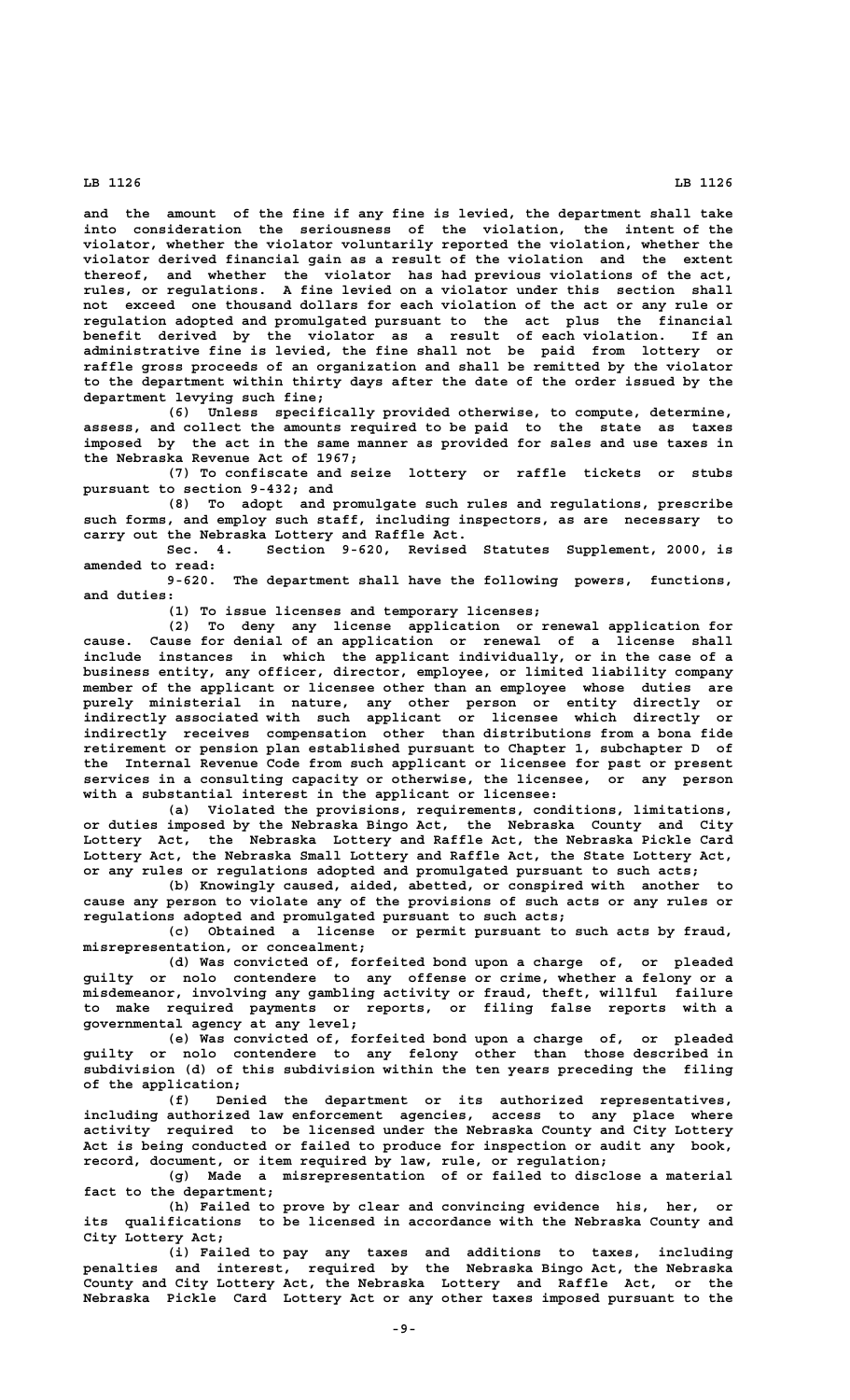## **Nebraska Revenue Act of 1967;**

**(j) Failed to pay an administrative fine levied pursuant to the Nebraska Bingo Act, the Nebraska County and City Lottery Act, the Nebraska Lottery and Raffle Act, or the Nebraska Pickle Card Lottery Act;**

(k) Failed to demonstrate good character, honesty, and integrity;  $e\rightarrow$ **(l) Failed to demonstrate, either individually or in the case of a business entity through its managers, employees, or agents, the ability, experience, or financial responsibility necessary to establish or maintain the \_\_\_\_ activity for which the application is made; or**

 **\_\_\_\_\_\_\_\_\_\_\_\_\_\_\_\_\_\_\_\_\_\_\_\_\_\_\_\_\_\_\_\_\_\_\_\_\_\_\_\_\_\_\_\_\_\_\_\_\_\_\_\_\_\_\_\_\_\_\_\_\_\_\_\_\_\_\_\_ (m) Was cited and whose liquor license was suspended, canceled, or \_\_\_\_\_\_\_\_\_\_\_\_\_\_\_\_\_\_\_\_\_\_\_\_\_\_\_\_\_\_\_\_\_\_\_\_\_\_\_\_\_\_\_\_\_\_\_\_\_\_\_\_\_\_\_\_\_\_\_\_\_\_\_\_\_\_\_\_\_\_\_\_\_\_\_\_\_\_ revoked by the Nebraska Liquor Control Commission for illegal gambling \_\_\_\_\_\_\_\_\_\_\_\_\_\_\_\_\_\_\_\_\_\_\_\_\_\_\_\_\_\_\_\_\_\_\_\_\_\_\_\_\_\_\_\_\_\_\_\_\_\_\_\_\_\_\_\_\_\_\_\_\_\_\_\_\_\_\_\_\_\_\_\_\_\_\_\_\_\_ activities that occurred on or after the effective date of this act on or \_\_\_\_\_\_\_\_\_\_\_\_\_\_\_\_\_\_\_\_\_\_\_\_\_\_\_\_\_\_\_\_\_\_\_\_\_\_\_\_\_\_\_\_\_\_\_\_\_\_\_\_\_\_\_\_\_\_\_\_\_\_\_\_\_\_\_\_\_\_\_\_\_\_\_\_\_\_ about a premises licensed by the commission pursuant to the Nebraska Liquor \_\_\_\_\_\_\_\_\_\_\_\_\_\_\_\_\_\_\_\_\_\_\_\_\_\_\_\_\_\_\_\_\_\_\_\_\_\_\_\_\_\_\_\_\_\_\_\_\_\_\_\_\_\_\_\_\_\_\_\_\_\_\_\_\_\_\_\_\_\_\_\_\_\_\_\_\_\_ Control Act or the rules and regulations adopted and promulgated pursuant to** such act.

 **——————— \_\_\_\_\_\_\_\_\_\_\_\_\_\_\_\_\_\_\_\_\_\_\_\_\_\_\_\_\_\_\_\_\_\_\_\_\_\_\_\_\_\_\_\_\_\_\_\_\_ No license renewal of a license under the Nebraska County and City \_\_\_\_\_\_\_\_\_\_\_\_ Lottery Act shall be issued when the applicant for renewal would not be eligible for a license upon a first application;**

**(3) To revoke, cancel, or suspend for cause any license. Cause for revocation, cancellation, or suspension of a license shall include instances in which the licensee individually, or in the case of a business entity, any officer, director, employee, or limited liability company member of the licensee other than an employee whose duties are purely ministerial in nature, any other person or entity directly or indirectly associated with such licensee which directly or indirectly receives compensation other than distributions from a bona fide retirement or pension plan established pursuant to Chapter 1, subchapter D of the Internal Revenue Code from such licensee for past or present services in a consulting capacity or otherwise, or any person with a substantial interest in the licensee:**

**(a) Violated the provisions, requirements, conditions, limitations, or duties imposed by the Nebraska Bingo Act, the Nebraska County and City Lottery Act, the Nebraska Lottery and Raffle Act, the Nebraska Pickle Card Lottery Act, the Nebraska Small Lottery and Raffle Act, the State Lottery Act, or any rules or regulations adopted and promulgated pursuant to such acts;**

**(b) Knowingly caused, aided, abetted, or conspired with another to cause any person to violate any of the provisions of the Nebraska County and City Lottery Act or any rules or regulations adopted and promulgated pursuant to the act;**

**(c) Obtained a license pursuant to the Nebraska County and City Lottery Act by fraud, misrepresentation, or concealment;**

**(d) Was convicted of, forfeited bond upon a charge of, or pleaded guilty or nolo contendere to any offense or crime, whether a felony or a misdemeanor, involving any gambling activity or fraud, theft, willful failure to make required payments or reports, or filing false reports with a governmental agency at any level;**

**(e) Was convicted of, forfeited bond upon a charge of, or pleaded guilty or nolo contendere to any felony other than those described in subdivision (d) of this subdivision within the ten years preceding the filing of the application;**

**(f) Denied the department or its authorized representatives, including authorized law enforcement agencies, access to any place where activity required to be licensed under the Nebraska County and City Lottery Act is being conducted or failed to produce for inspection or audit any book, record, document, or item required by law, rule, or regulation;**

**(g) Made a misrepresentation of or failed to disclose a material fact to the department;**

**(h) Failed to pay any taxes and additions to taxes, including penalties and interest, required by the Nebraska Bingo Act, the Nebraska County and City Lottery Act, the Nebraska Lottery and Raffle Act, or the Nebraska Pickle Card Lottery Act or any other taxes imposed pursuant to the Nebraska Revenue Act of 1967;**

**(i) Failed to pay an administrative fine levied pursuant to the Nebraska Bingo Act, the Nebraska County and City Lottery Act, the Nebraska Lottery and Raffle Act, or the Nebraska Pickle Card Lottery Act;**

(j) Failed to demonstrate good character, honesty, and integrity;  $\theta \neq 0$ **(k) Failed to demonstrate, either individually or in the case of a business entity through its managers, employees, or agents, the ability, experience, or financial responsibility necessary to maintain the activity for \_\_\_\_ which the license was issued; or**

 **\_\_\_\_\_\_\_\_\_\_\_\_\_\_\_\_\_\_\_\_\_\_\_\_\_\_\_\_\_\_\_\_\_\_\_\_\_\_\_\_\_\_\_\_\_\_\_\_\_\_\_\_\_\_\_\_\_\_\_\_\_\_\_\_\_\_\_\_ (l) Was cited and whose liquor license was suspended, canceled, or \_\_\_\_\_\_\_\_\_\_\_\_\_\_\_\_\_\_\_\_\_\_\_\_\_\_\_\_\_\_\_\_\_\_\_\_\_\_\_\_\_\_\_\_\_\_\_\_\_\_\_\_\_\_\_\_\_\_\_\_\_\_\_\_\_\_\_\_\_\_\_\_\_\_\_\_\_\_ revoked by the Nebraska Liquor Control Commission for illegal gambling \_\_\_\_\_\_\_\_\_\_\_\_\_\_\_\_\_\_\_\_\_\_\_\_\_\_\_\_\_\_\_\_\_\_\_\_\_\_\_\_\_\_\_\_\_\_\_\_\_\_\_\_\_\_\_\_\_\_\_\_\_\_\_\_\_\_\_\_\_\_\_\_\_\_\_\_\_\_ activities that occurred on or after the effective date of this act on or**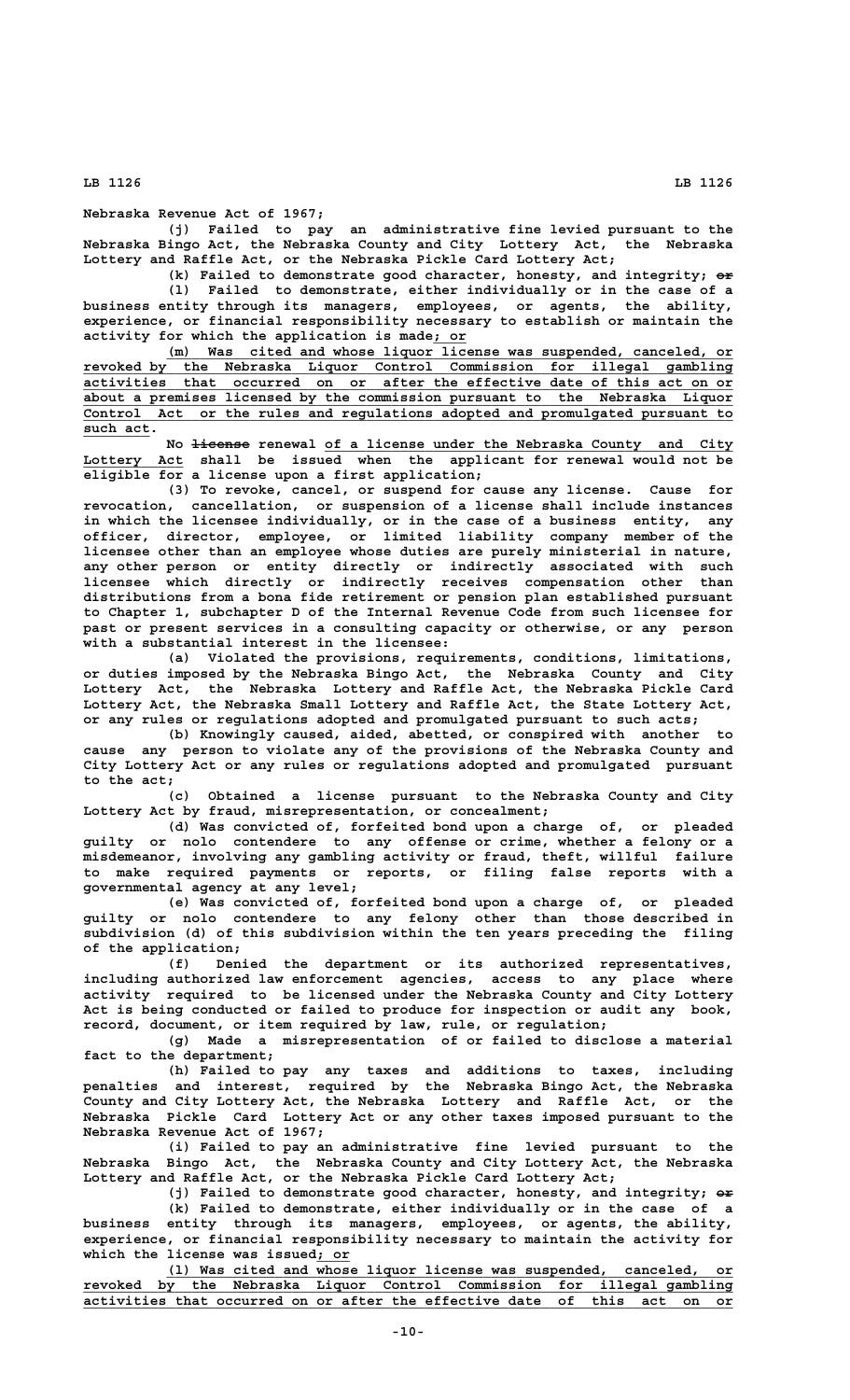**\_\_\_\_\_\_\_\_\_\_\_\_\_\_\_\_\_\_\_\_\_\_\_\_\_\_\_\_\_\_\_\_\_\_\_\_\_\_\_\_\_\_\_\_\_\_\_\_\_\_\_\_\_\_\_\_\_\_\_\_\_\_\_\_\_\_\_\_\_\_\_\_\_\_\_\_\_\_ about a premises licensed by the commission pursuant to the Nebraska Liquor \_\_\_\_\_\_\_\_\_\_\_\_\_\_\_\_\_\_\_\_\_\_\_\_\_\_\_\_\_\_\_\_\_\_\_\_\_\_\_\_\_\_\_\_\_\_\_\_\_\_\_\_\_\_\_\_\_\_\_\_\_\_\_\_\_\_\_\_\_\_\_\_\_\_\_\_\_\_ Control Act or the rules and regulations adopted and promulgated pursuant to** such act;

**(4) To issue and cause to be served upon any licensee or other person an order requiring the licensee or other person to cease and desist from violations of the Nebraska County and City Lottery Act. The order shall give reasonable notice of the rights of the licensee or other person to request a hearing and shall state the reason for the entry of the order. A hearing shall be held not later than seven days after the request for the hearing is received by the Tax Commissioner, and within twenty days after the date of the hearing, the Tax Commissioner shall issue an order vacating the cease and desist order or making it permanent as the facts require. All hearings shall be held in accordance with the rules and regulations adopted and promulgated by the department. If the licensee or other person to whom a cease and desist order is issued fails to appear at the hearing after being duly notified, the licensee or other person shall be deemed in default and the proceeding may be determined against the licensee or other person upon consideration of the cease and desist order, the allegations of which may be deemed to be true;**

**(5) To levy an administrative fine on an individual, partnership, limited liability company, corporation, or organization for cause. For purposes of this subdivision, cause shall include instances in which the individual, partnership, limited liability company, corporation, or organization violated the provisions, requirements, conditions, limitations, or duties imposed by the act or any rule or regulation adopted and promulgated pursuant to the act. In determining whether to levy an administrative fine and the amount of the fine if any fine is levied, the department shall take into consideration the seriousness of the violation, the intent of the violator, whether the violator voluntarily reported the violation, whether the violator derived financial gain as a result of the violation and the extent thereof, and whether the violator has had previous violations of the act and regulations. A fine levied on a violator under this section shall not exceed twenty-five thousand dollars for each violation of the act or any rules and regulations adopted and promulgated pursuant to the act plus the financial benefit derived by the violator as a result of each violation. If an administrative fine is levied, the fine shall not be paid from lottery gross proceeds of the county, city, or village and shall be remitted by the violator to the department within thirty days from the date of the order issued by the department levying such fine;**

**(6) To enter or to authorize any law enforcement officer to enter at any time upon any premises where lottery activity required to be licensed under the act is being conducted to determine whether any of the provisions of the act or any rules or regulations adopted and promulgated under it have been or are being violated and at such time to examine such premises;**

**(7) To require periodic reports of lottery activity from licensed counties, cities, villages, manufacturer-distributors, and lottery operators and any other persons, organizations, limited liability companies, or corporations as the department deems necessary to carry out the act;**

**(8) To audit, examine, or cause to have examined, by any agent or representative designated by the department for such purpose, any books, papers, records, or memoranda relating to the conduct of a lottery, to require by administrative order or summons the production of such documents or the attendance of any person having knowledge in the premises, to take testimony under oath, and to require proof material for its information. If any such person willfully refuses to make documents available for examination by the department or its agent or representative or willfully fails to attend and testify, the department may apply to a judge of the district court of the county in which such person resides for an order directing such person to comply with the department's request. If any documents requested by the department are in the custody of a corporation, the court order may be directed to any principal officer of the corporation. If the documents requested by the department are in the custody of a limited liability company, the court order may be directed to any member when management is reserved to the members or otherwise to any manager. Any person who fails or refuses to obey such a court order shall be guilty of contempt of court;**

**(9) Unless specifically provided otherwise, to compute, determine, assess, and collect the amounts required to be paid as taxes imposed by the act in the same manner as provided for sales and use taxes in the Nebraska Revenue Act of 1967;**

**(10) To confiscate and seize lottery equipment or supplies pursuant to section 9-649;**

**(11) To investigate the activities of any person applying for a**